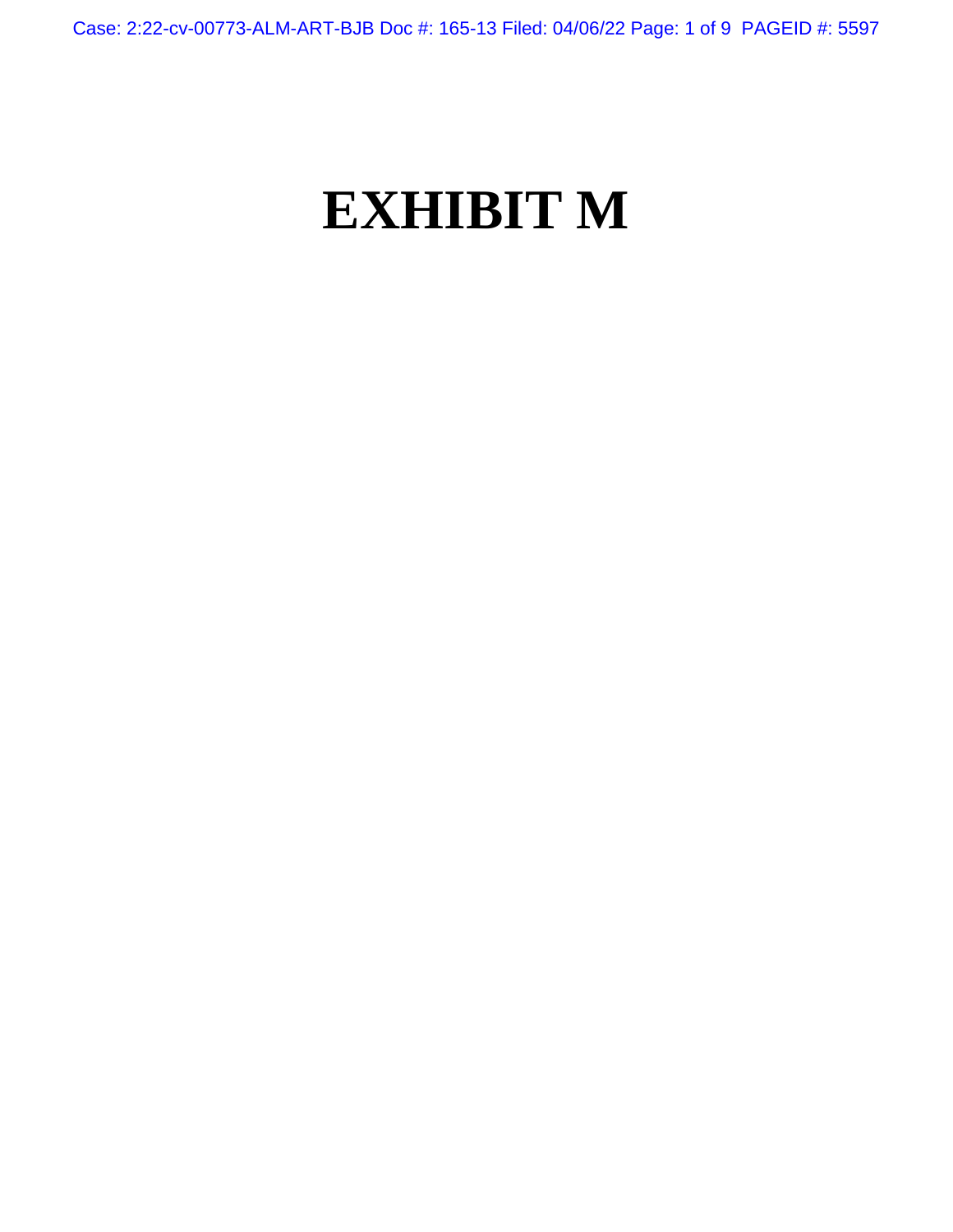## **IN THE UNITED STATES DISTRICT COURT FOR THE SOUTHERN DISTRICT OF OHIO EASTERN DIVISION**

| MICHAEL GONIDAKIS et al.,                                      |                                            |
|----------------------------------------------------------------|--------------------------------------------|
| Plaintiffs,                                                    |                                            |
| THE OHIO ORGANIZING                                            |                                            |
| COLLABORATIVE, COUNCIL ON<br>AMERICAN-ISLAMIC RELATIONS, OHIO, | Case No. 2:22-cv-00773                     |
| OHIO ENVIRONMENTAL COUNCIL,<br>SAMUEL GRESHAM JR., AHMAD       | Circuit Judge Amul R. Thapar               |
| ABOUKAR, MIKAYLA LEE, PRENTISS<br>HANEY, PIERRETTE TALLEY, and | Chief Judge Algenon L. Marbley             |
| CRYSTAL BRYANT,                                                | Judge Benjamin J. Beaton                   |
| Intervenor-Plaintiffs,<br>V.                                   | Magistrate Judge Elizabeth Preston Deavers |
|                                                                |                                            |
| FRANK LAROSE, in his official capacity,                        |                                            |
| Defendant.                                                     |                                            |
|                                                                |                                            |

## **DECLARATION OF CHRIS TAVENOR**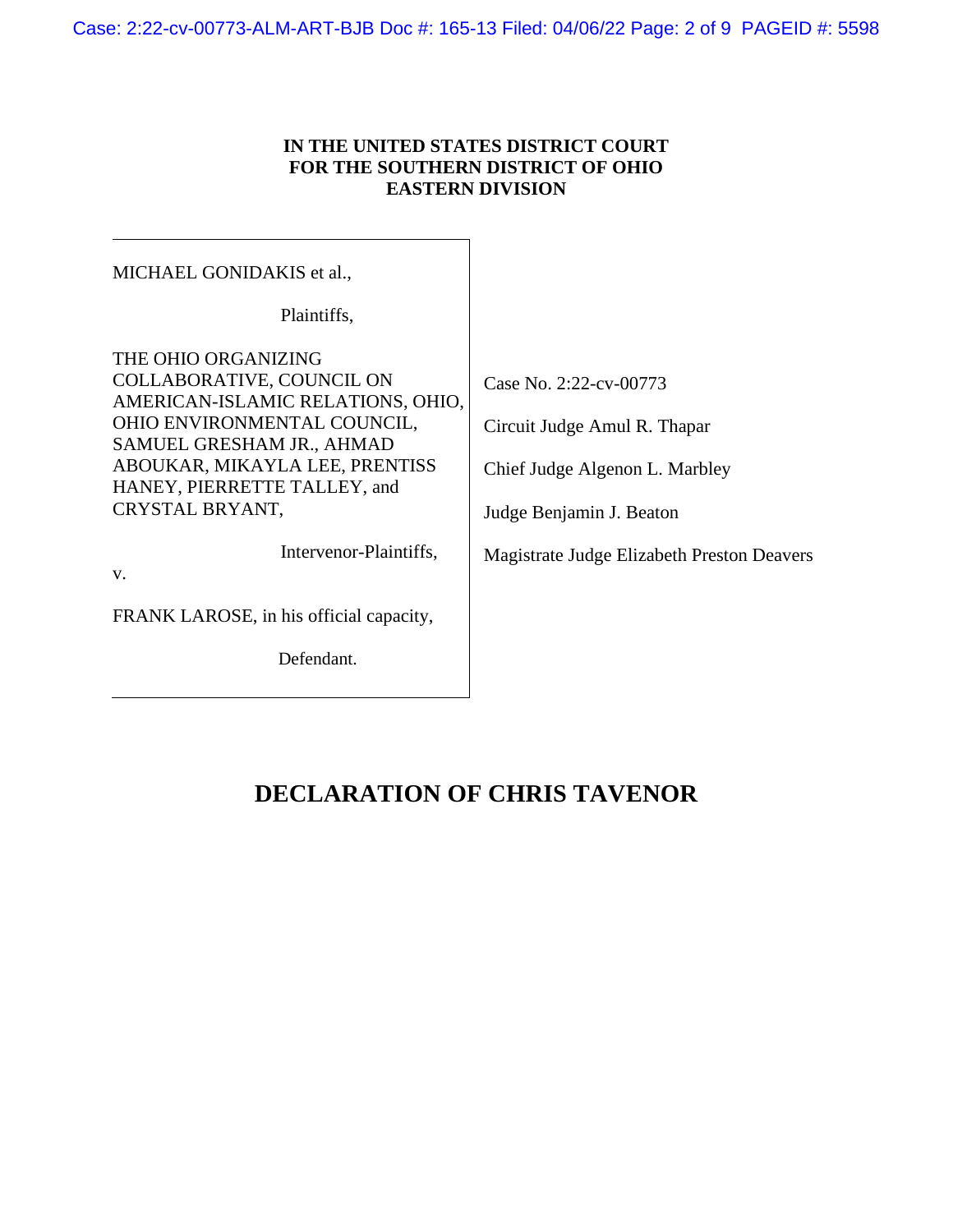Chris Tavenor, having been duly sworn, deposes and states as follows:

1. I am over the age of eighteen years and a resident of Columbus, Ohio. The matters set forth in this Declaration are based upon my personal knowledge.

2. I am a full-time employee of The Ohio Environmental Council ("OEC"), where I serve as Staff Attorney.

3. The OEC is a nonpartisan, not-for-profit corporation organized and existing under Ohio law, with its principal place of business at 1145 Chesapeake Ave, Suite I, Columbus, OH 43212. The OEC is an environmental justice organization whose mission is to secure healthy air, land, and water for all who call Ohio home. The OEC works for pragmatic solutions to keep Ohio clean and beautiful, and its communities safe. It fights for clean air and water, clean energy, and protected public lands. It holds polluters accountable in court while working with communities and companies that want to invest in a clean, more sustainable direction. For more than 50 years, the OEC has led many of the major environmental policy wins in Ohio.

4. One of the four pillars of the OEC's work is safeguarding the integrity and accessibility of Ohio's democracy, recognizing that civic engagement is critical in securing longterm environmental protections. The OEC advocates on behalf of a healthy democracy, because without a healthy democracy, it cannot create policies that benefit the people of Ohio and ensure clean water, vibrant public lands, renewable energy, and a stable climate. In support of this mission, the OEC advocates for fair representation and fair maps in Ohio, which help to amplify the voices of Ohioans and secure a healthy environment for the State.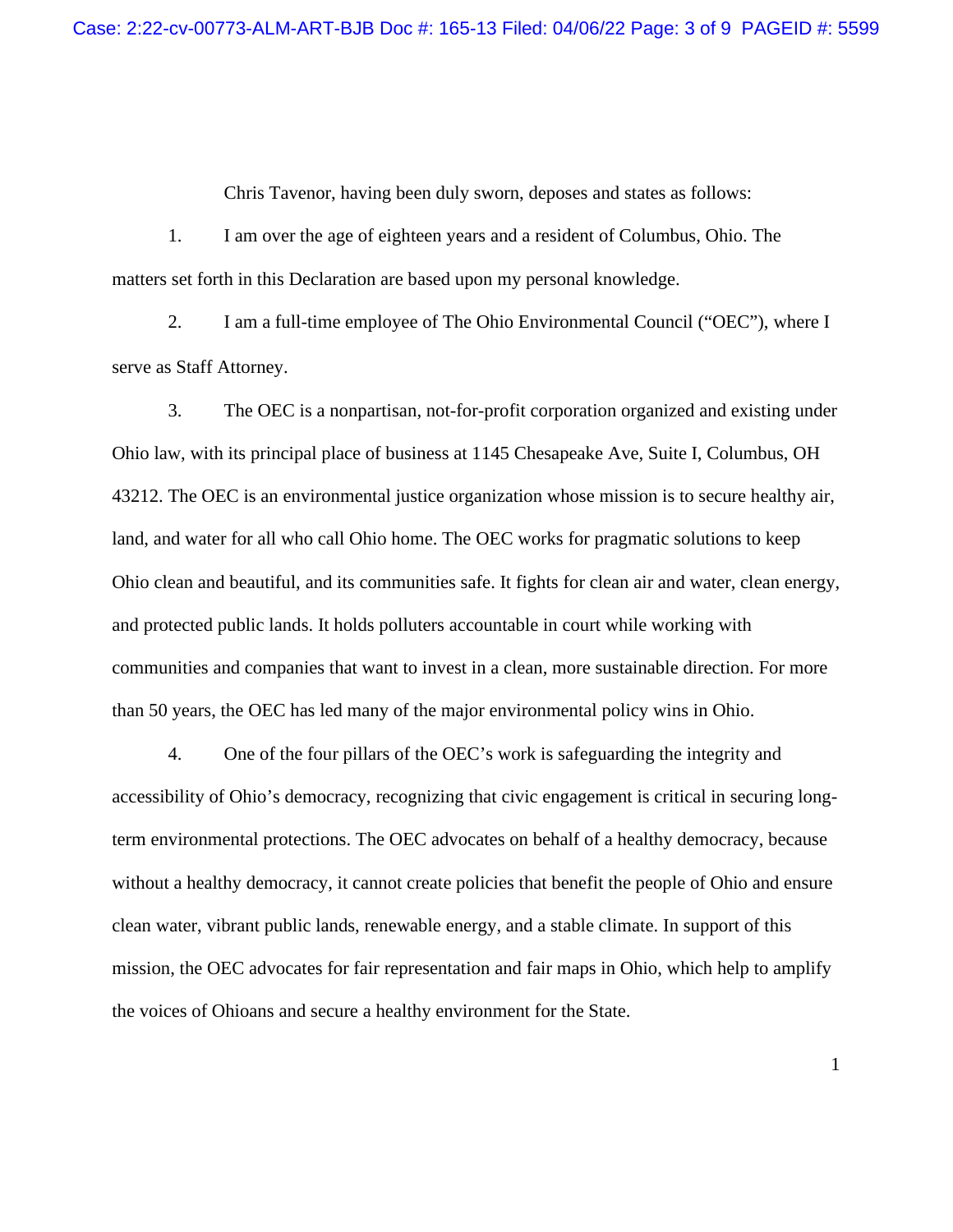5. The OEC has over 100 environmental and conservation member organizations and over 3,100 individual members, who live in 84 of Ohio's 88 counties. In the past two years, more than 5,352 individuals across the State have voluntarily taken action in furtherance of the OEC's work through calling and writing decision-makers, volunteering to support an OEC event, and assisting with organizing community members. The OEC regularly activates its members and volunteers to participate in political processes, including submitting testimony and comments to government agencies, contacting decision-makers about environmental and democracy-related issues, and attending hearings. The OEC also regularly holds educational events to inform its memberships about environmental issues impacting Ohio, the United States, and the planet. The OEC's headquarters are in Columbus, but it has regional coordinators in Cleveland, Cincinnati, Toledo, and Youngstown. Upon information and belief, the vast majority of the OEC's members are registered voters in Ohio, and include Democrats, Republicans, and Independents.

6. The previous cycle's redistricting plan—the 2011 Plan—harms OEC's members and hinders its work by dividing many of Ohio's communities and targeting Democratic voters and diluting their votes by drawing them into packed and cracked districts for the purpose of maintaining a Republican advantage in the Ohio General Assembly. That gerrymander produced a General Assembly district plan that is not representative of the preferences of Ohio voters, that primarily advantaged the Republican Party, and that made the government less responsive to OEC's members and the public, including on issues of environmental justice. Thus, the 2011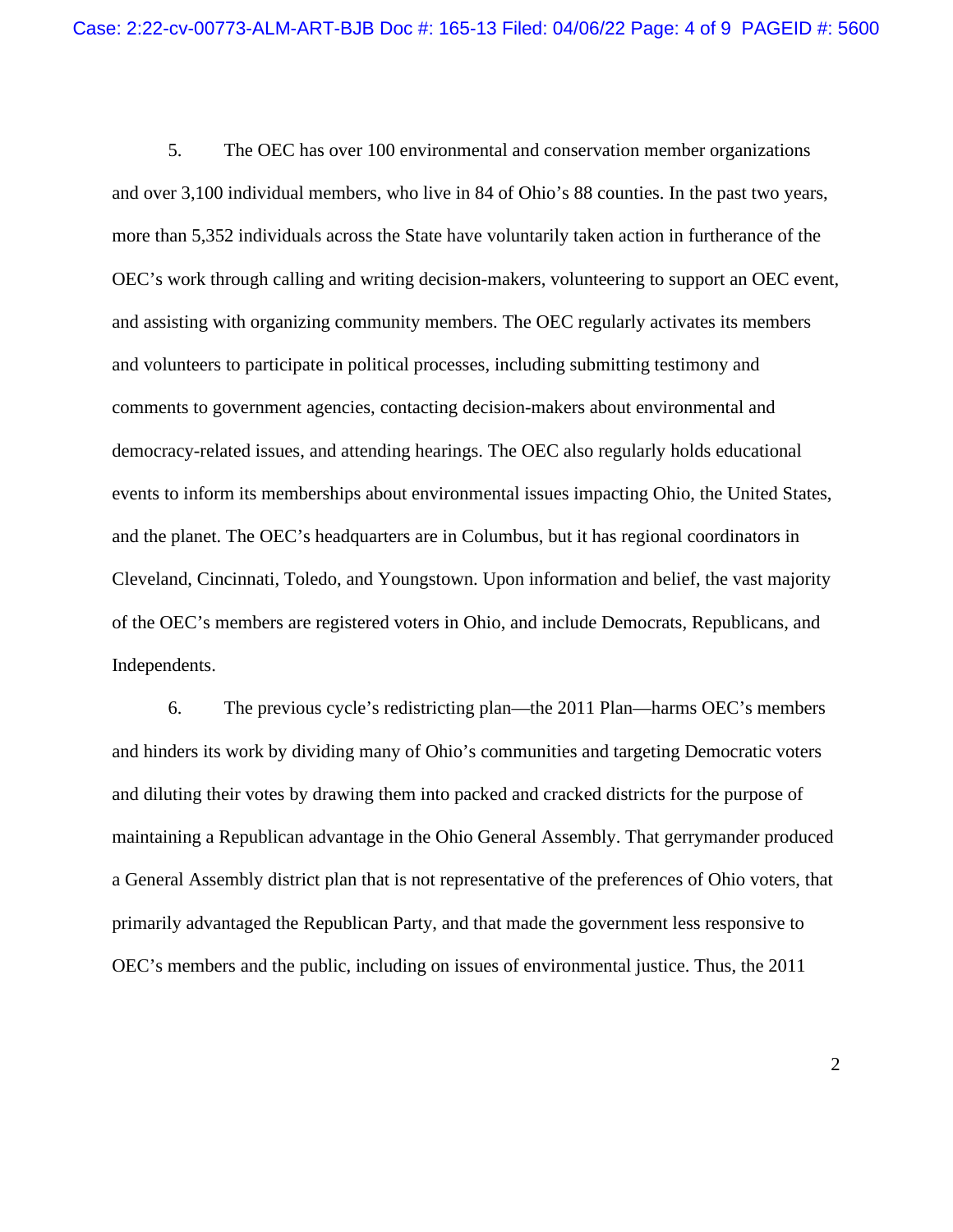Plan impacted the ability of OEC members to associate with other like-minded voters and to vote to alter and reform the government.

7. The 2011 Plan also directly affects the OEC's ability to educate its membership and activate them to improve Ohio's environment. Starting in 2019 and continuing through the present, the OEC has advocated for a stronger, more responsive democracy because a healthy environment is not possible without a healthy democracy, and when Ohio's districts are gerrymandered, it does not have a healthy democracy. Thus, the OEC has spent significant resources to educate its membership on the importance of voting rights and fair districts in response to gerrymandered districts. Since 2019, the OEC has funded voter registration efforts, held educational sessions on fair maps and redistricting, and educated membership and supporters directly about voting procedures for state legislative elections. Continued use of the 2011 Plan, or the implementation of another gerrymandered plan, would necessitate continued investment by the OEC in educational efforts regarding Ohio's democratic institutions.

8. Because the 2011 Plan encourages apathy and discourages voters from engaging in the democratic process, the OEC has had to expend resources encouraging its membership and supporters to engage in elections and other political activities and advocate for environmental issues. If the 2011 Plan or another gerrymandered plan is selected for the 2022 election cycle, the OEC will be forced to mobilize its membership and expend resources to advocate for fair redistricting once again.

9. Almost two-thirds of Ohio voters consistently support expanding investment in renewable energy and clean energy initiatives, according to widely available polling. In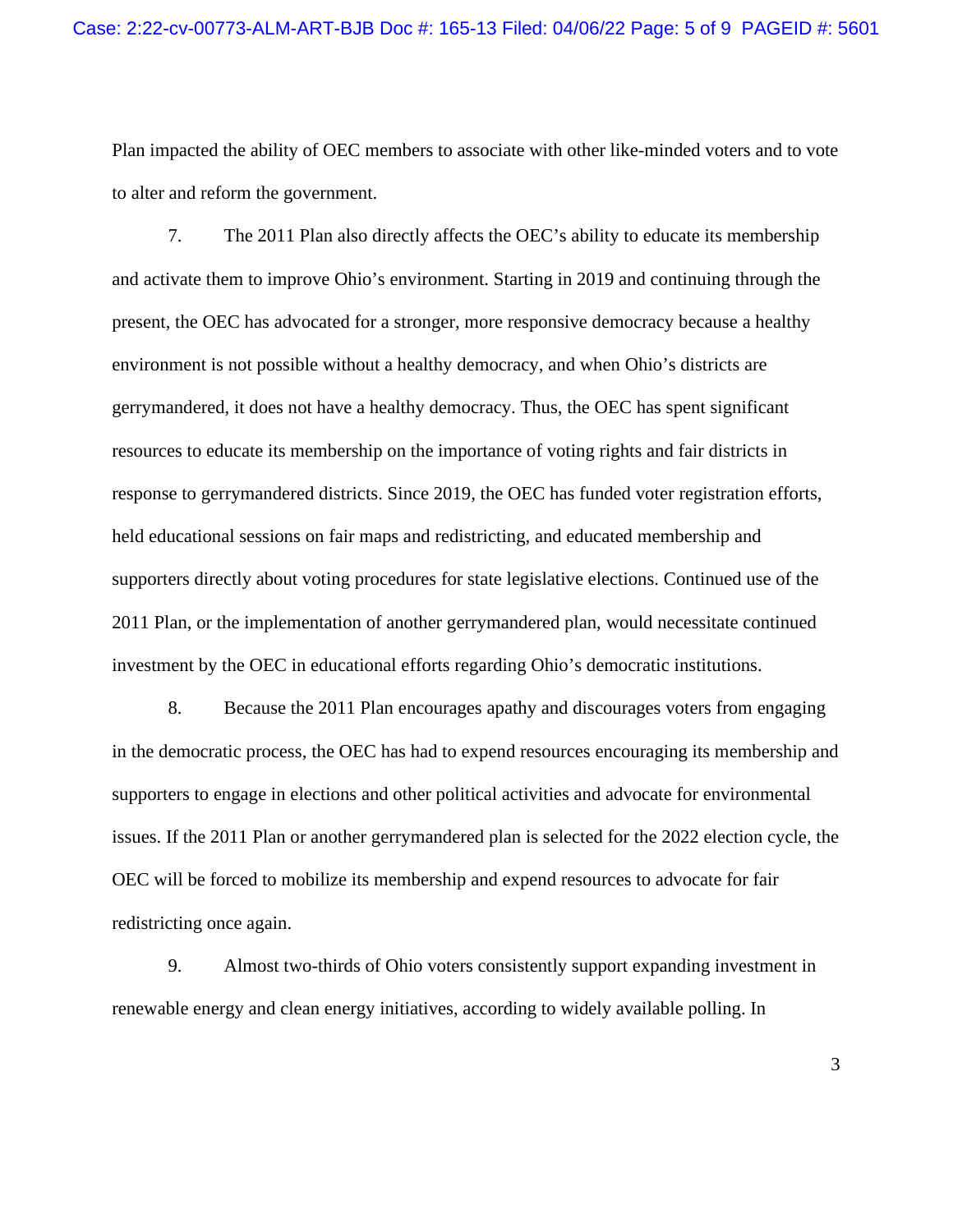particular, six out of ten Ohio voters say climate change is an urgent threat. Even though there is widespread support for policy designed to combat climate change and mitigate greenhouse gas emissions, since the creation of the 2011 Plan, no significant piece of legislation has been passed that addresses the anthropogenic causes of climate change. For example, the Ohio Clean Energy Jobs Act was a comprehensive legislative plan designed to advance renewable energy, increase economic development, and include cost efficient energy standards. However, despite popular support for cutting costs on energy bills and reducing the use of fossil fuels, the Clean Energy Jobs Act did not even proceed to the House Floor for a vote. Seeing this plan, and other similar legislation over the course of the past decade, stymied by the legislative process over the preferences of the voters has led active voters, including OEC members, to withdraw from the democratic process and become less engaged. And while Ohio voters have not seen legislation passed that is designed to combat climate change, they have seen many examples of legislation designed to reduce Ohio's ability to reduce greenhouse gas emissions, whether through bills designed to freeze or eliminate renewable portfolio standards or laws passed to restrict development of renewable energy. In the OEC's experience, voters become discouraged when majority support for an opinion does not translate into legislative change. Gerrymandered maps, like the 2011 Plan, create conditions under which minority opposition can defeat a majority position and representatives from "safe" districts need not listen or be responsive to what the Ohio voters want for the future of their State.

10. The 2011 Plan also forced the OEC to divert time and resources to opposing widely unpopular bills such as House Bill 6. House Bill 6 is a controversial \$1 billion "bailout"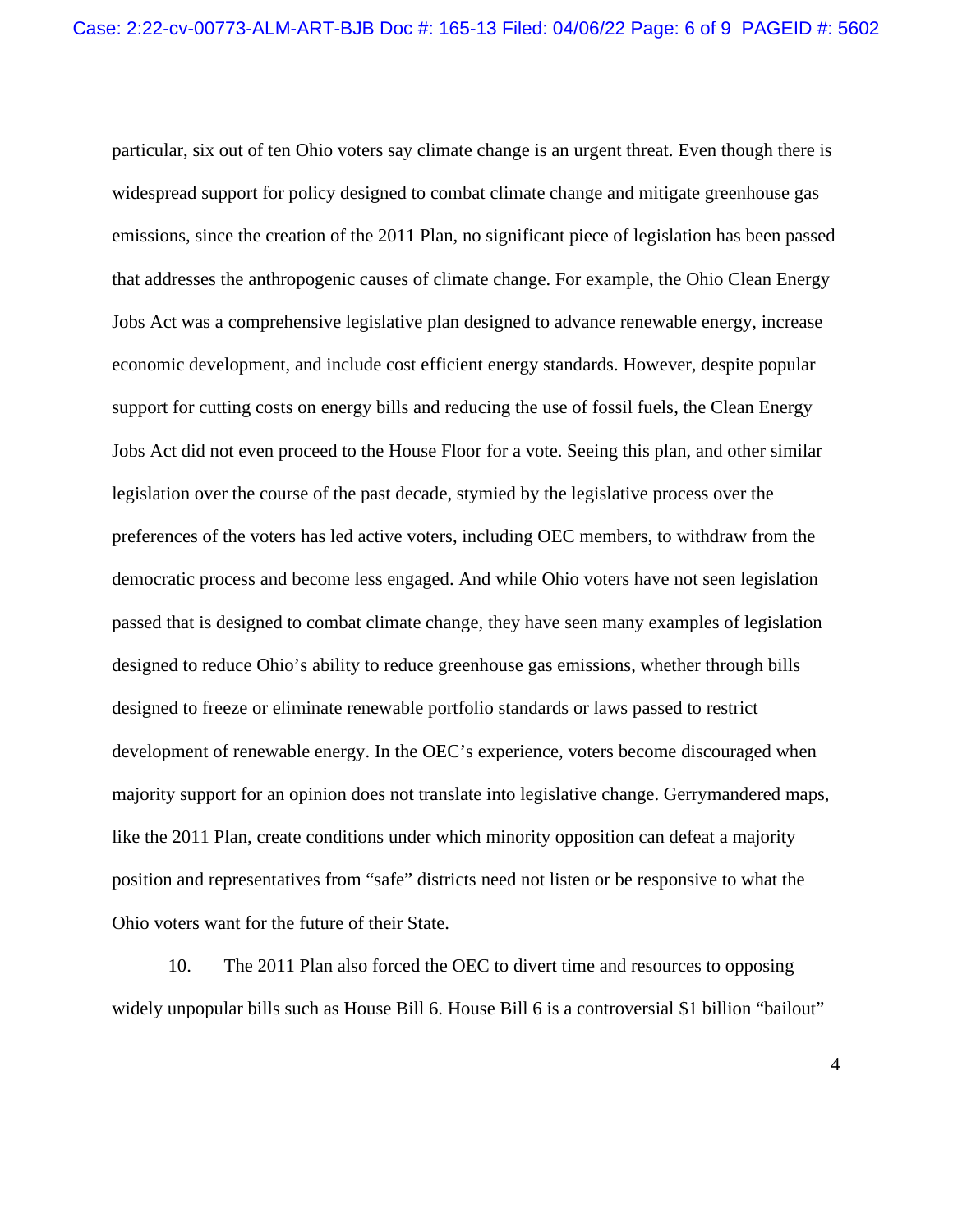for two of Ohio's nuclear plants and two coal plants. The bill also reduced energy efficiency and renewable energy standards. Despite broad majority opposition statewide, House Bill 6 was enacted. Journalists later uncovered and disclosed that the passage of House Bill 6 was tied to a massive bribery scandal resulting in the resignation of a number of officials. Energy firms were able to target certain legislators with bribes in part because the General Assembly district plan insulated them from the preferences of voters, such that voting for an unpopular bill would have no electoral consequence in their respective districts. The OEC is still fighting to overturn House Bill 6, and the majority of Ohio voters want to see it gone. Seven out of ten voters said they were likely to sign a petition to place House Bill 6 on the ballot for repeal if the Legislature did not repeal it themselves. However, the use of an anti-democratic gerrymandered district plan has hindered the OEC's attempts at successfully repealing or overturning House Bill 6 because voters are disaffected and disengaged with a process in which they feel their votes and advocacy does not affect legislative outcomes.

11. At its core, the OEC is an environmental organization. However, now the OEC must focus on changing its strategy to provide education centered around organizing, educating, and advocating for fair elections because without fair elections, voters cannot and do not want to participate in advocating for change. This pro-democracy work included supporting and advocating for the 2015 amendment that created a new process and new fairness requirements for the General Assembly redistricting process. The OEC devoted resources and time to ensuring that Issue 1 passed. In 2017 and 2018, the OEC also engaged significantly in efforts to amend the Ohio Constitution's congressional redistricting process.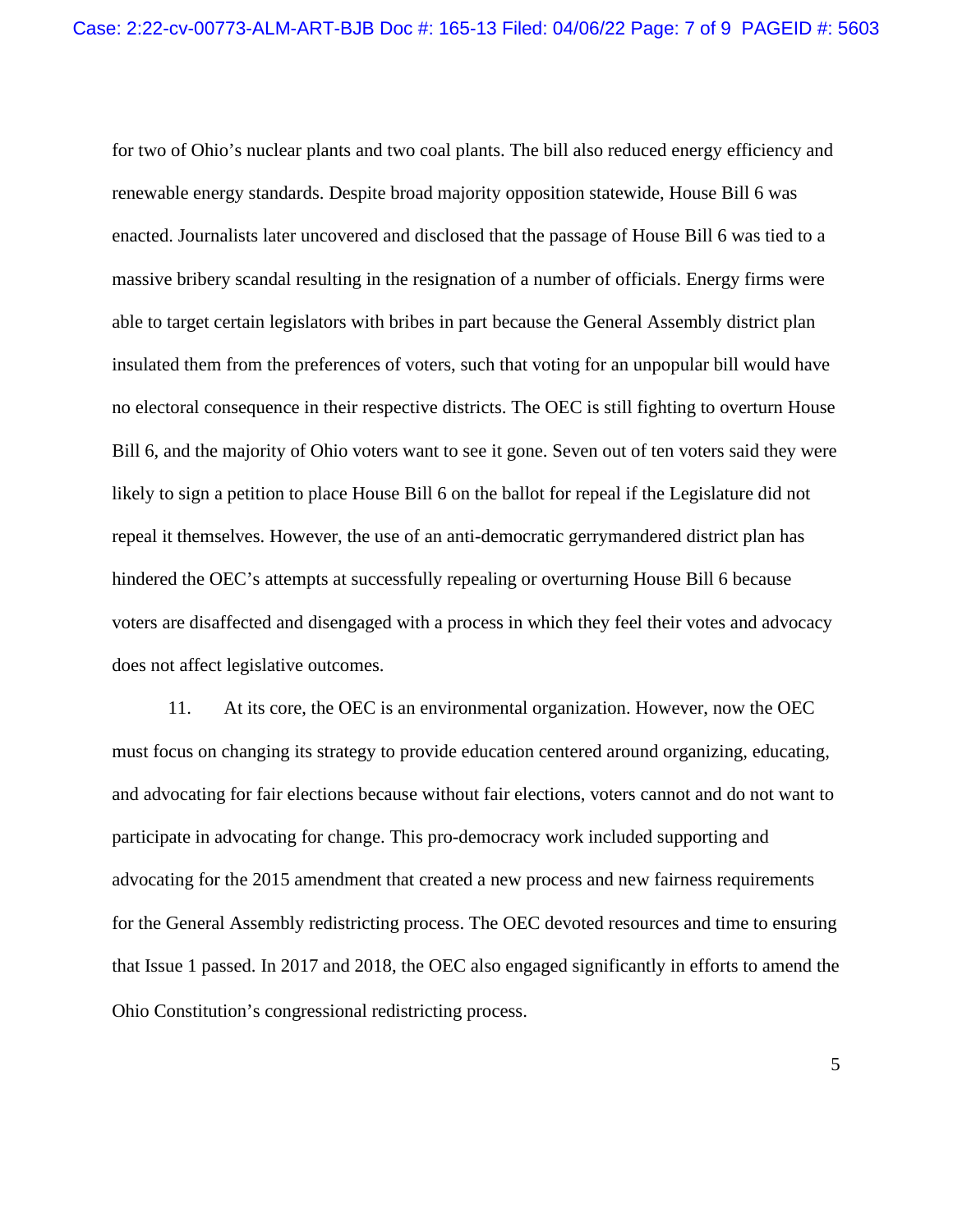12. Since passage, the OEC has worked to ensure that these new provisions would be fully implemented. Specifically, the OEC mobilized our membership to participate in redistricting. In my capacity as an OEC staff member, I served on the Ohio Citizens' Redistricting Commission, which submitted a General Assembly district plan for the Ohio Redistricting Commission's consideration. The OEC also submitted testimony to the Commission in favor of fair maps.

13. When the Commission failed to abide by the new constitutional provisions that required districts to correspond closely with the preferences of Ohio voters and once again drew maps that primarily favor one party over the other, the OEC joined other groups and individuals in petitioning the Ohio Supreme Court to compel the Commission to adopt fair maps. The Court issued such an order, holding that our members have a right to the enactment of such districts. In the wake of this holding, the Court has further rejected two revised General Assembly plans drawn by the Commission. Implementation of the 2011 Plan for this election cycle would undermine these rulings, as well as the significant amount of time and resources that OEC has poured into ensuring that Ohio received proportional and non-biased maps for the next ten years.

14. Moreover, implementation of the 2011 Plan this cycle would harm OEC's members